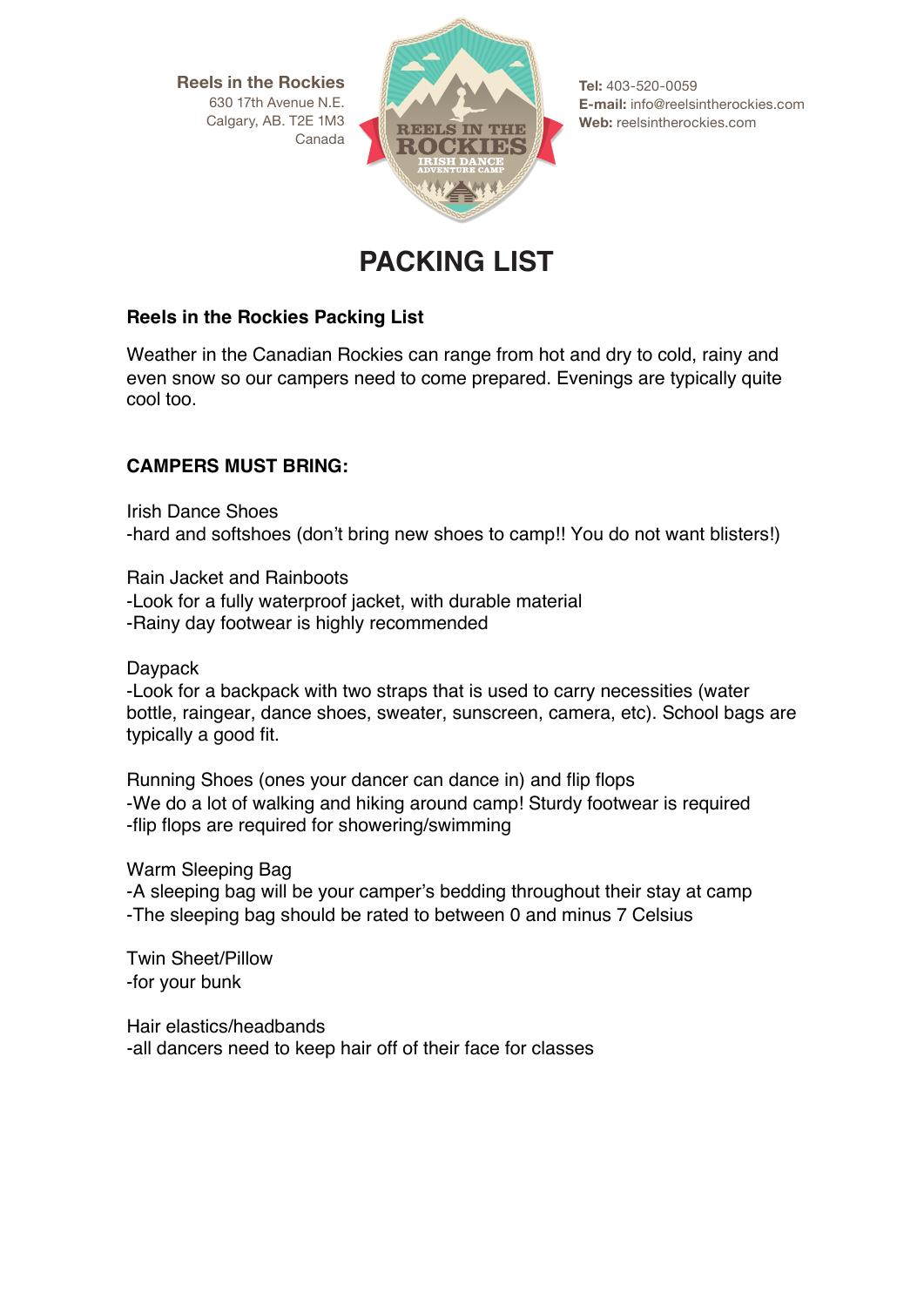## **Complete list of items to bring**:

Rain jacket and pants, day-pack, running shoes and sandals, warm sleeping bag, sheet, pillow

- -‐ water bottle
- underwear
- sports bras (if necessary)
- regular socks
- -‐ dance socks for classes
- track pants/sweat pants
- windbreaker/jacket
- shorts (for dancing and other activities)
- t-shirts/tanks; long sleeved shirts
- any other practice wear you find comfortable
- warm sweaters
- pyjamas
- 1 bathing suit
- Hat that will keep the sun off the head, ears, and face
- Sunglasses, sunscreen, lip balm and insect repellent
- Blanket extra warmth on chilly nights and for camp fires
- 2 towels one for showering and one for the waterfront
- face cloth
- -‐ Laundry bag
- Rubber boots
- Flashlight or headlamp
- A labeled zip-lock bag for storing toiletries:
- Toothbrush and toothpaste
- Soap, shampoo and conditioner (small bottles are best)
- Comb or brush
- -‐ Razor/shaving foam
- **Tissues**
- -‐ Feminine hygiene products
- Warm toque and mitts
- Camera we recommend disposable please write your camper's name in permanent marker on the camera
- Books and word puzzles for bedtime and downtime
- Dance/jazz sneakers are optional
- Small hand towel for sweaty dance classes (optional)<br>- Blister Pack: band aids bandages tape wraps bliste
- Blister Pack: band aids, bandages, tape, wraps, blister booties etc.
- Insoles (optional)
- Personal items (please limit) photos, stuffed animals etc.
- Any medications hand into director upon check-in. While we will have a stock of common first aid products, please ensure your dancer brings their own band aids etc.

**Packing:** A Rubbermaid type bin or a duffle or hockey bag work well for organizing clothes and keeping them dry and secure. Please ensure that you label everything your camper is bringing to camp.

> **Reels in the Rockies** 630 17th Avenue N.E. Calgary, AB. T2E 1M3

Tel: 403-520-0059 E-mail: info@reelsintherockies.com Web: reelsintherockies.com